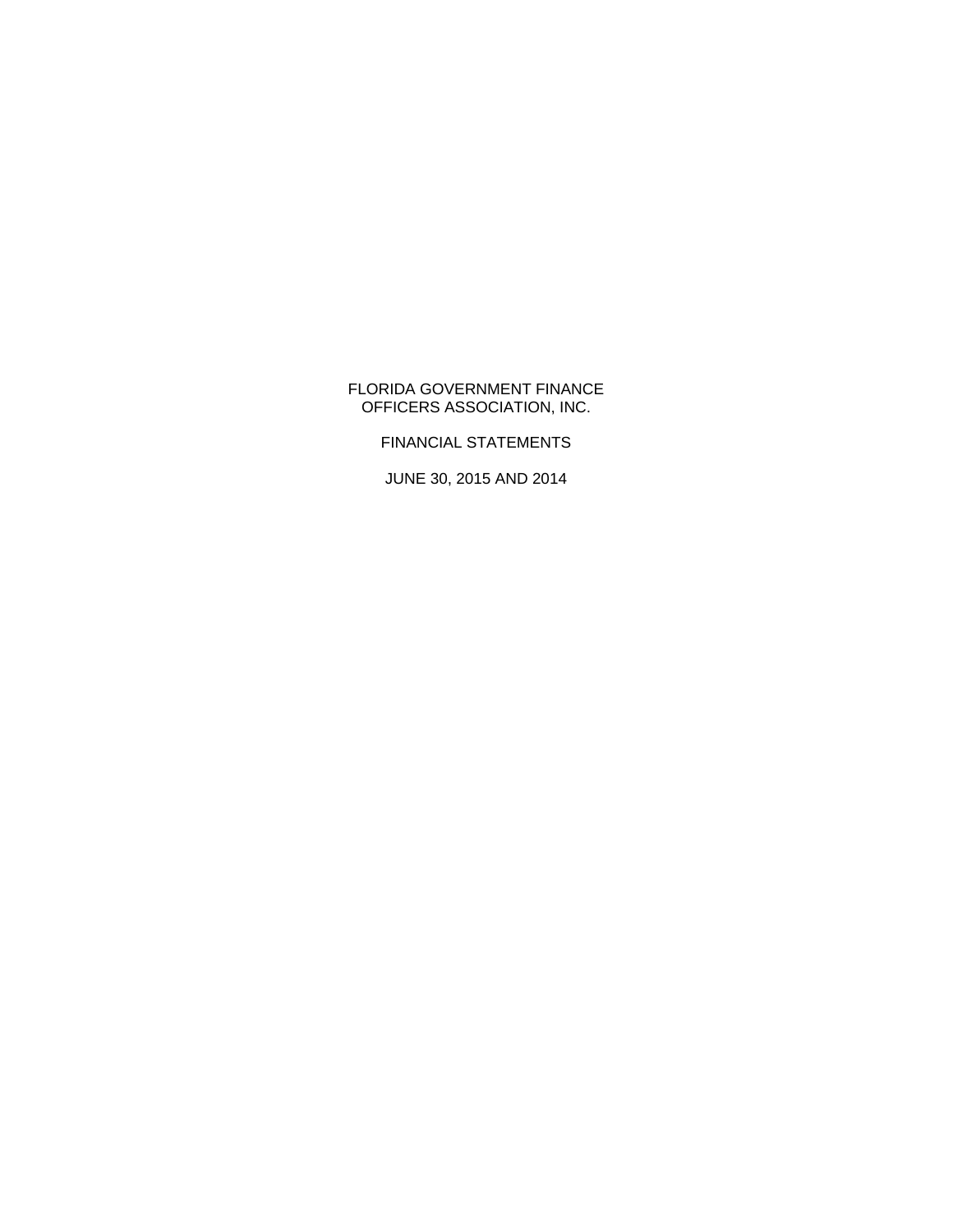Florida Government Finance Officers Association, Inc. Financial Statements June 30, 2015 and 2014

## TABLE OF CONTENTS

| <b>Title</b>                     | Page Number |
|----------------------------------|-------------|
| INDEPENDENT AUDITOR'S REPORT     | 1           |
| STATEMENTS OF FINANCIAL POSITION | 2           |
| STATEMENTS OF ACTIVITIES         | 3           |
| STATEMENTS OF CASH FLOWS         | $4 - 5$     |
| NOTES TO FINANCIAL STATEMENTS    | $6 - 7$     |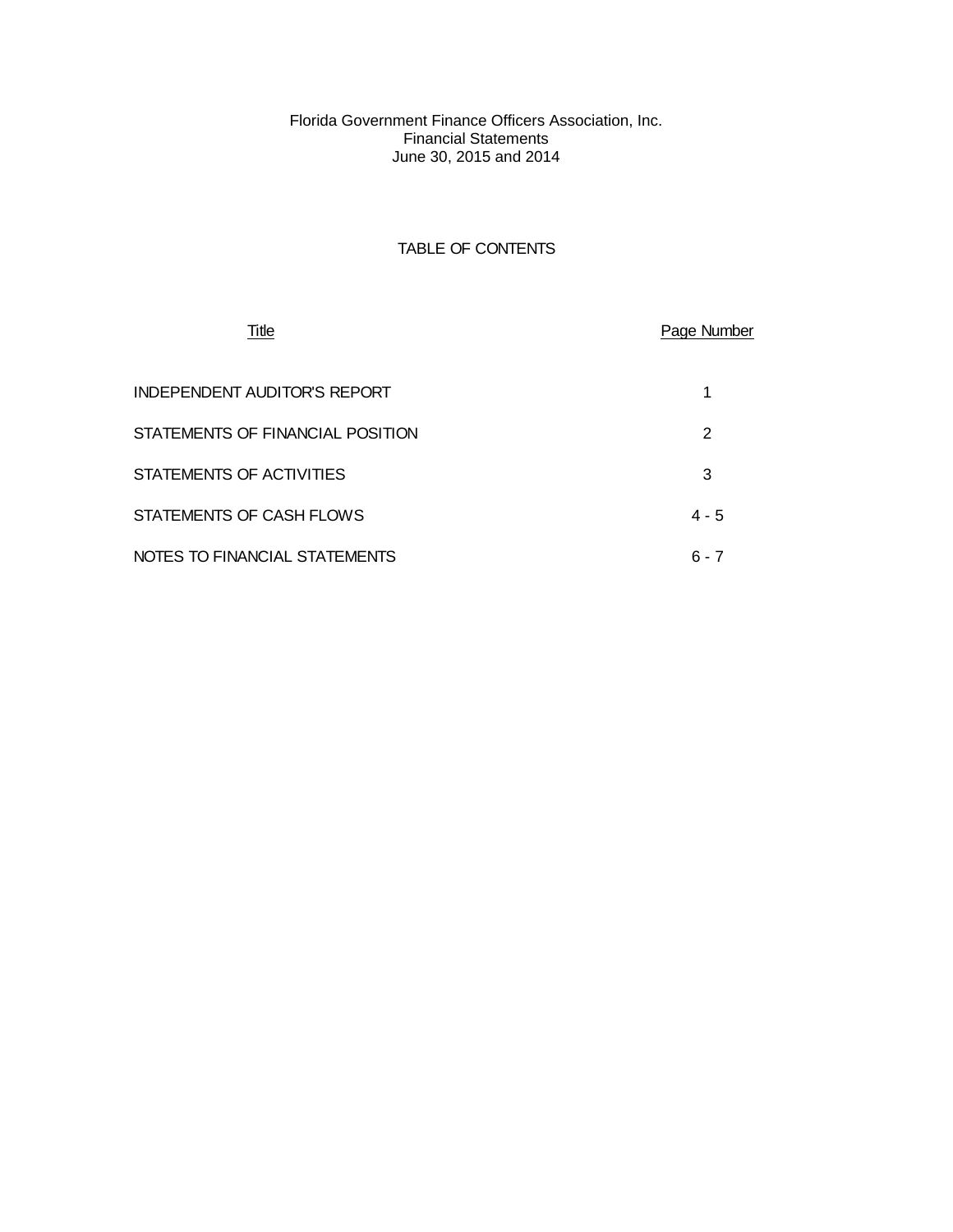#### SHORSTEIN & SHORSTEIN, P.A.

**CERTIFIED PUBLIC ACCOUNTANTS 8265 BAYBERRY ROAD** 

JACKSONVILLE, FLORIDA 32256

JACK F. SHORSTEIN, C.P.A., J.D. (1929-2014) SAMUEL R. SHORSTEIN, C.P.A. MARK J. SHORSTEIN, C.P.A. MICHAEL K. PARRISH, C.P.A. BARBARA J. HOUSTON, C.P.A. JOAN B. MOELL. C.P.A. WALTER L. HUNTER, C.P.A.

TELEPHONE (904) 739-1311 FACSIMILE (904) 739-2069 WWW.SHORSTEINCPA.COM

December 17, 2015

O.J. YOUNG MARGARET R. CONOVER, C.P.A. MELISSA R. STEPHENS, C.P.A. JEFFREY C. PHILLIPS, C.P.A. PHILLIP H. CAMPBELL, C.P.A. **JEWEL MCCANCE BEVERLY W. PARKER** 

#### Independent Auditor's Report

To the Board of Directors of the **Florida Government Finance** Officers Association. Inc.:

We have audited the accompanying financial statements of the Florida Government Finance Officers Association, Inc. (a nonprofit organization), which comprise the statements of financial position as of June 30, 2015 and 2014, and the related statements of activities and cash flows for the years then ended, and the related notes to the financial statements.

#### **Management's Responsibility for the Financial Statements**

Management is responsible for the preparation and fair presentation of these financial statements in accordance with accounting principles generally accepted in the United States of America; this includes the design, implementation, and maintenance of internal control relevant to the preparation and fair presentation of financial statements that are free from material misstatement, whether due to fraud or error.

### **Auditor's Responsibility**

Our responsibility is to express an opinion on these financial statements based on our audits. We conducted our audits in accordance with auditing standards generally accepted in the United States of America. Those standards require that we plan and perform the audits to obtain reasonable assurance about whether the financial statements are free from material misstatement.

An audit involves performing procedures to obtain audit evidence about the amounts and disclosures in the financial statements. The procedures selected depend on the auditor's judgment, including the assessment of the risks of material misstatement of the financial statements, whether due to fraud or error. In making those risk assessments, the auditor considers internal control relevant to the entity's preparation and fair presentation of the financial statements in order to design audit procedures that are appropriate in the circumstances, but not for the purpose of expressing an opinion on the effectiveness of the entity's internal control. Accordingly, we express no such opinion. An audit also includes evaluating the appropriateness of accounting policies used and the reasonableness of significant accounting estimates made by management, as well as evaluating the overall presentation of the financial statements.

We believe that the audit evidence we have obtained is sufficient and appropriate to provide a basis for our audit opinion.

#### Opinion

In our opinion, the financial statements referred to above present fairly, in all material respects, the financial position of the Florida Government Finance Officers Association, Inc. as of June 30, 2015 and 2014, and the changes in its net assets and its cash flows for the years then ended in accordance with accounting principles generally accepted in the United States of America.

thouten + Shorter, P.A.

MEMBERS: AMERICAN INSTITUTE OF CERTIFIED PUBLIC ACCOUNTANTS . FLORIDA INSTITUTE OF CERTIFIED PUBLIC ACCOUNTANTS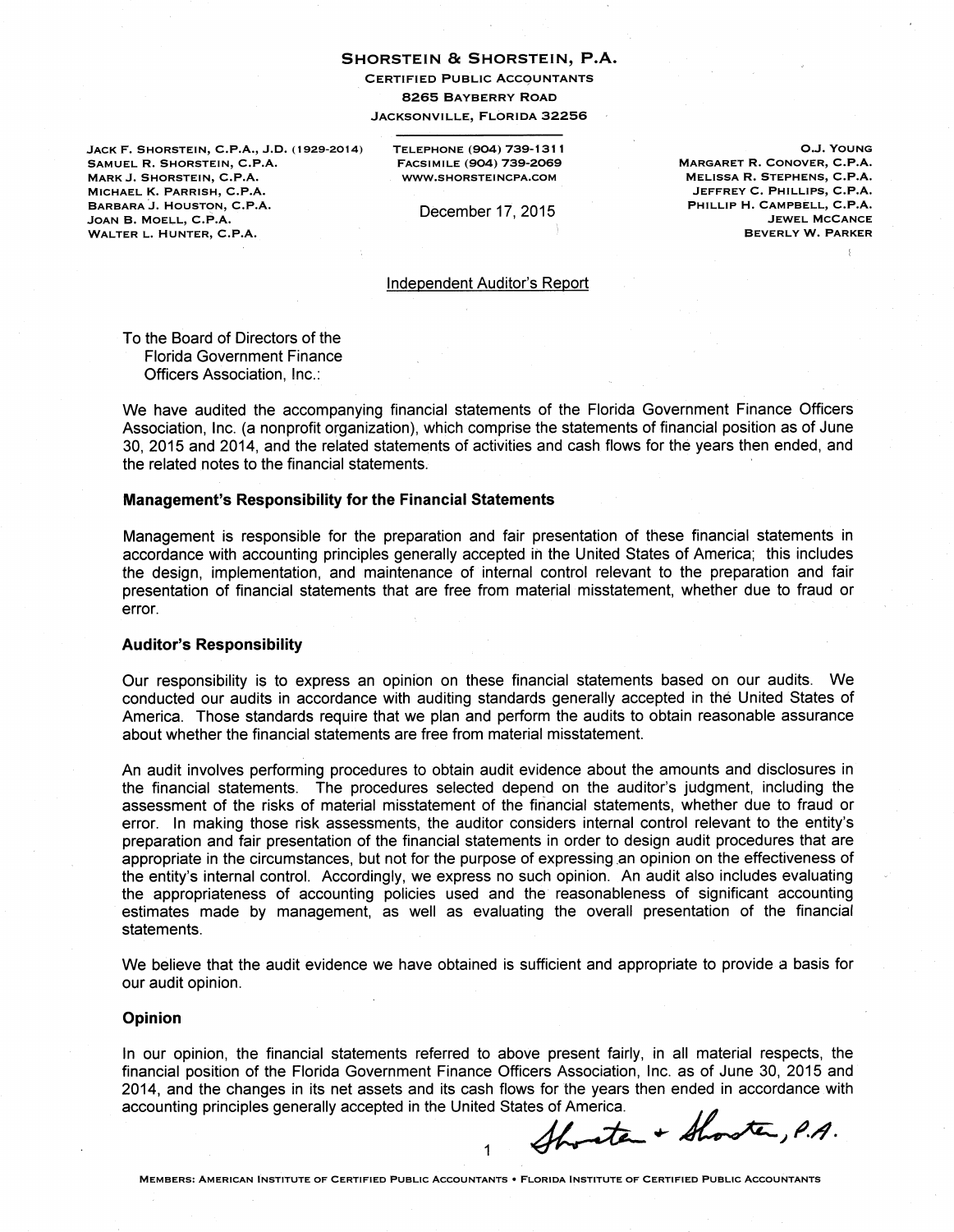# Florida Government Finance Officers Association, Inc. \*STATEMENTS OF FINANCIAL POSITION June 30, 2015 and 2014

## **ASSETS**

|                                                      |    | 2015     |    | 2014    |  |
|------------------------------------------------------|----|----------|----|---------|--|
| <b>Current Assets</b>                                |    |          |    |         |  |
| Cash and Cash Equivalents                            | \$ | 453,437  | \$ | 176,788 |  |
| Investments                                          |    | 154,537  |    | 153,157 |  |
| Accounts Receivable - Florida League of Cities, Inc. |    | 2,639    |    | 375     |  |
| Accounts Receivable - Other                          |    | 71,207   |    | 582     |  |
| Prepaid Expenses and Other Current Assets            |    | 10,864   |    | 8,419   |  |
| <b>Total Current Assets</b>                          |    | 692,684  |    | 339,321 |  |
| <b>Equipment</b>                                     |    |          |    |         |  |
| <b>Computers and Equipment</b>                       |    | 5,227    |    | 5,227   |  |
| Less: Accumulated Depreciation                       |    | (3, 815) |    | (3,325) |  |
| Net Equipment                                        |    | 1,412    |    | 1,902   |  |
| <b>Other Assets</b>                                  |    |          |    |         |  |
| Deposits                                             |    | 1,500    |    | 1,500   |  |
| <b>Total Assets</b>                                  |    | 695,596  | \$ | 342,723 |  |
|                                                      |    |          |    |         |  |

# LIABILITIES AND NET ASSETS

| <b>Current Liabilities</b>         |     |         |   |         |
|------------------------------------|-----|---------|---|---------|
| <b>Accounts Payable</b>            | \$  | 468,360 | S | 84,597  |
| Deferred Revenues                  |     | 26,950  |   | 38,000  |
| <b>Total Current Liabilities</b>   |     | 495,310 |   | 122,597 |
| Unrestricted Net Assets            |     | 200,286 |   | 220,126 |
| Total Liabilities and Unrestricted |     |         |   |         |
| <b>Net Assets</b>                  | \$. | 695,596 |   | 342,723 |

\*The accompanying notes are an integral part of these financial statements.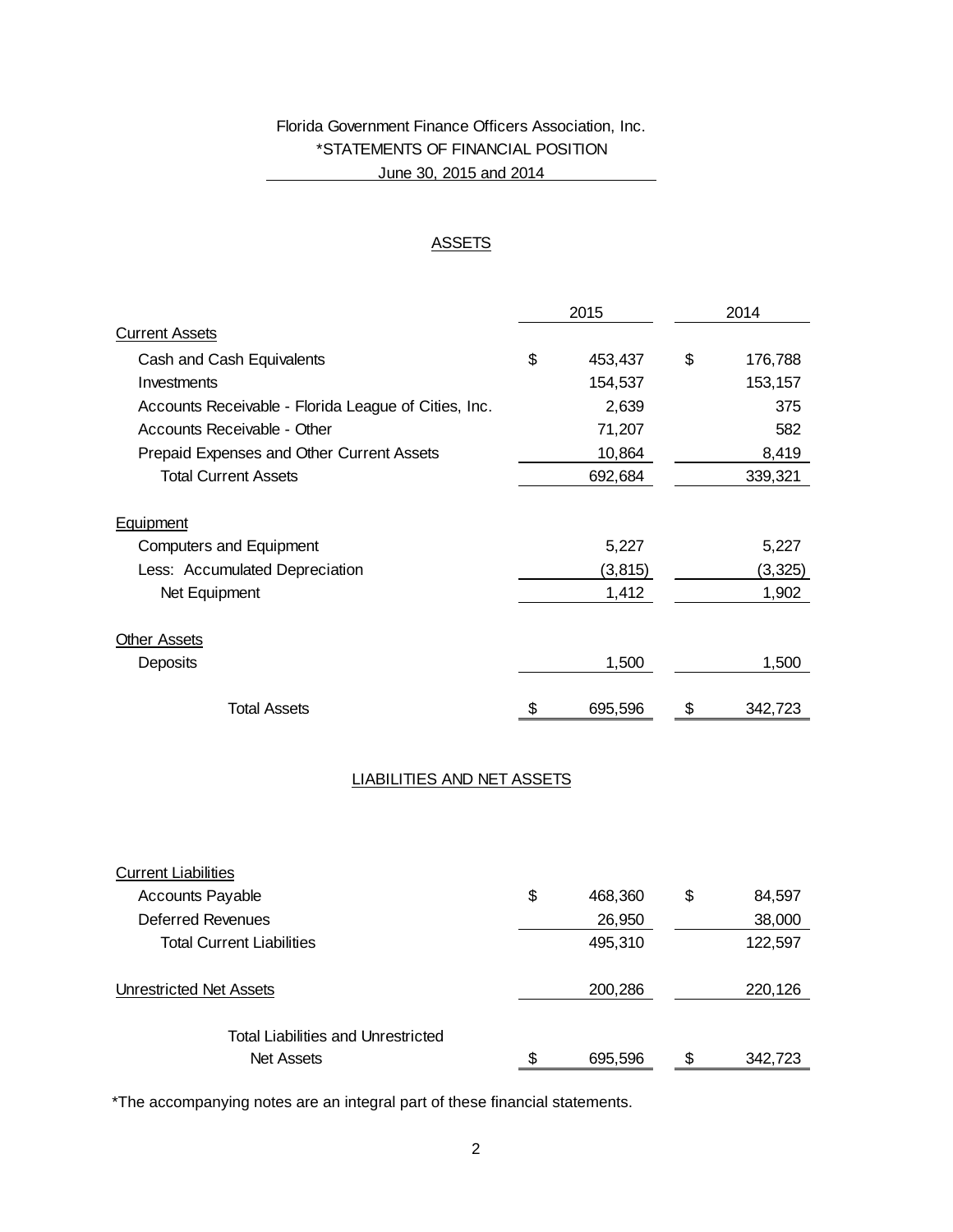# Florida Government Finance Officers Association, Inc. \*STATEMENTS OF ACTIVITIES For the Years Ended June 30, 2015 and 2014

|                                            | Year Ended<br>June 30,<br>2015 |           | Year Ended<br>June 30,<br>2014 |         |
|--------------------------------------------|--------------------------------|-----------|--------------------------------|---------|
| Revenues                                   |                                |           |                                |         |
| Membership Dues                            | \$                             | 99,190    | \$                             | 98,315  |
| <b>Conference Revenue</b>                  |                                | 506,076   |                                | 406,708 |
| <b>Career Development Seminars</b>         |                                | 18,900    |                                | 17,690  |
| School of Governmental Finance             |                                | 55,888    |                                | 71,722  |
| Investment Income                          |                                | 1,403     |                                | 1,309   |
| <b>CGFO Fees</b>                           |                                | 26,510    |                                | 29,255  |
| Miscellaneous Income                       |                                | 36        |                                | 990     |
| <b>Total Revenues</b>                      |                                | 708,003   |                                | 625,989 |
| <b>Expenses</b>                            |                                |           |                                |         |
| <b>Conference Expenses</b>                 |                                | 478,981   |                                | 398,166 |
| <b>Career Development Seminars</b>         |                                | 23,732    |                                | 23,127  |
| School of Governmental Finance             |                                | 86,099    |                                | 72,561  |
| Other Programs                             |                                | 67,089    |                                | 63,703  |
| General and Administrative                 |                                | 71,942    |                                | 73,340  |
| <b>Total Expenses</b>                      |                                | 727,843   |                                | 630,897 |
| Decrease in Unrestricted Net Assets        |                                | (19, 840) |                                | (4,908) |
| Unrestricted Net Assets, Beginning of Year |                                | 220,126   |                                | 225,034 |
| Unrestricted Net Assets, End of Year       | \$                             | 200,286   | \$                             | 220,126 |

\*The accompanying notes are an integral part of these financial statements.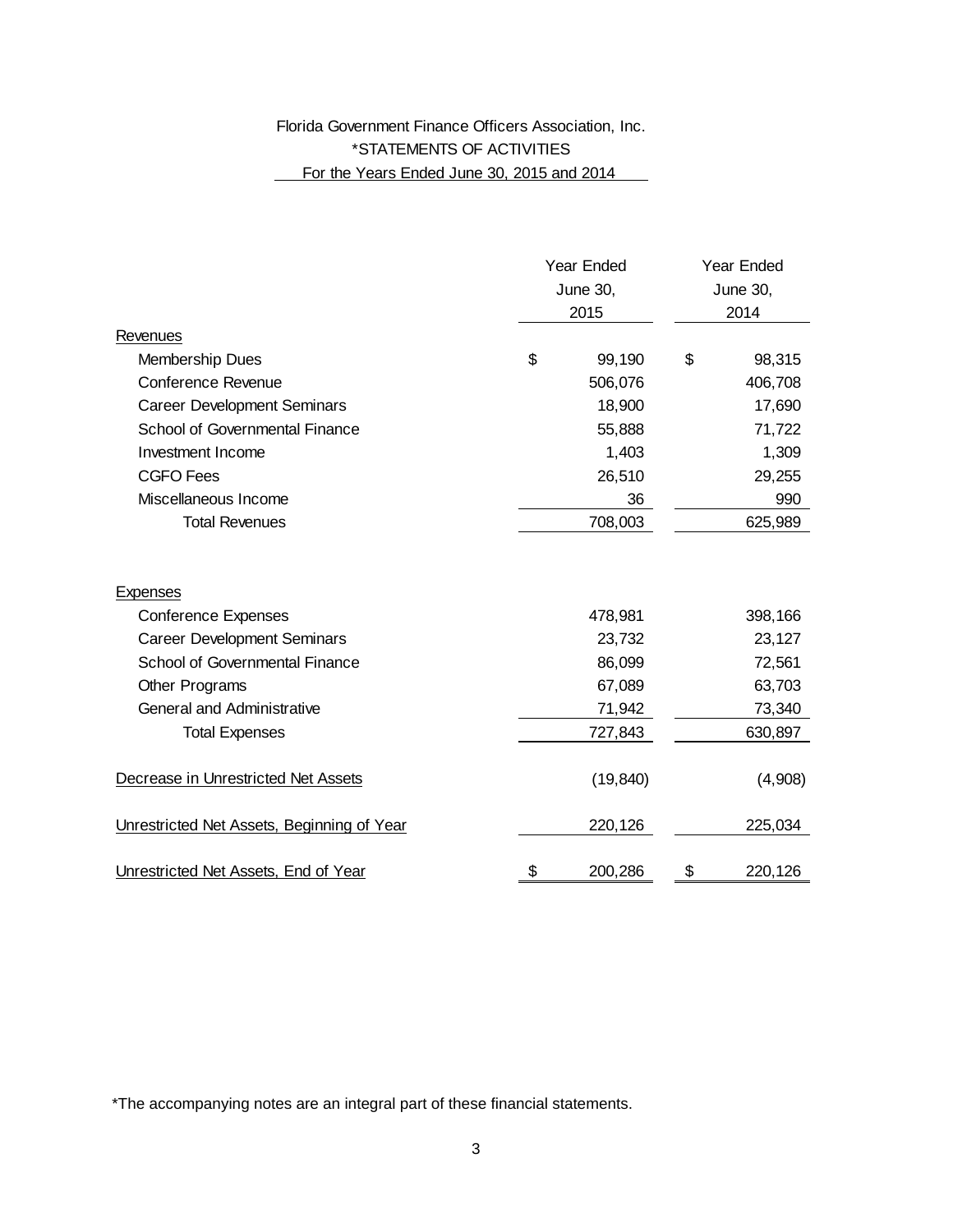# Florida Government Finance Officers Association, Inc. \*STATEMENTS OF CASH FLOWS For the Years Ended June 30, 2015 and 2014

|                                                      |    | Year Ended<br>June 30,<br>2015 |    | Year Ended<br>June 30,<br>2014 |  |
|------------------------------------------------------|----|--------------------------------|----|--------------------------------|--|
| <b>Cash Flows from Operating Activities</b>          |    |                                |    |                                |  |
| Receipts from Members and Associates                 | \$ | 451,751                        | \$ | 437,655                        |  |
| Receipts from Exhibitors and Hotel Sites             |    | 170,919                        |    | 176,075                        |  |
| Interest and Dividends                               |    | 1,394                          |    | 1,312                          |  |
| Fees Paid to Florida League of Cities, Inc.          |    | (127, 102)                     |    | (123, 249)                     |  |
| Payments to Vendors                                  |    | (218,933)                      |    | (923,646)                      |  |
| Net Cash Provided/(Used) by Operating Activities     |    | 278,029                        |    | (431,853)                      |  |
| <b>Cash Flows from Investing Activities</b>          |    |                                |    |                                |  |
| Proceeds from Redemption of Certificates of Deposit  |    | 153,437                        |    | 152,181                        |  |
| Investment in Certificates of Deposit                |    | (154,817)                      |    | (153,463)                      |  |
| Net Cash Used by Investing Activities                |    | (1,380)                        |    | (1,282)                        |  |
| Net Increase/(Decrease) in Cash and Cash Equivalents |    | 276,649                        |    | (433, 135)                     |  |
| Cash and Cash Equivalents, Beginning of Year         |    | 176,788                        |    | 609,923                        |  |
| Cash and Cash Equivalents, End of Year               | \$ | 453,437                        | \$ | 176,788                        |  |

\*The accompanying notes are an integral part of these financial statements..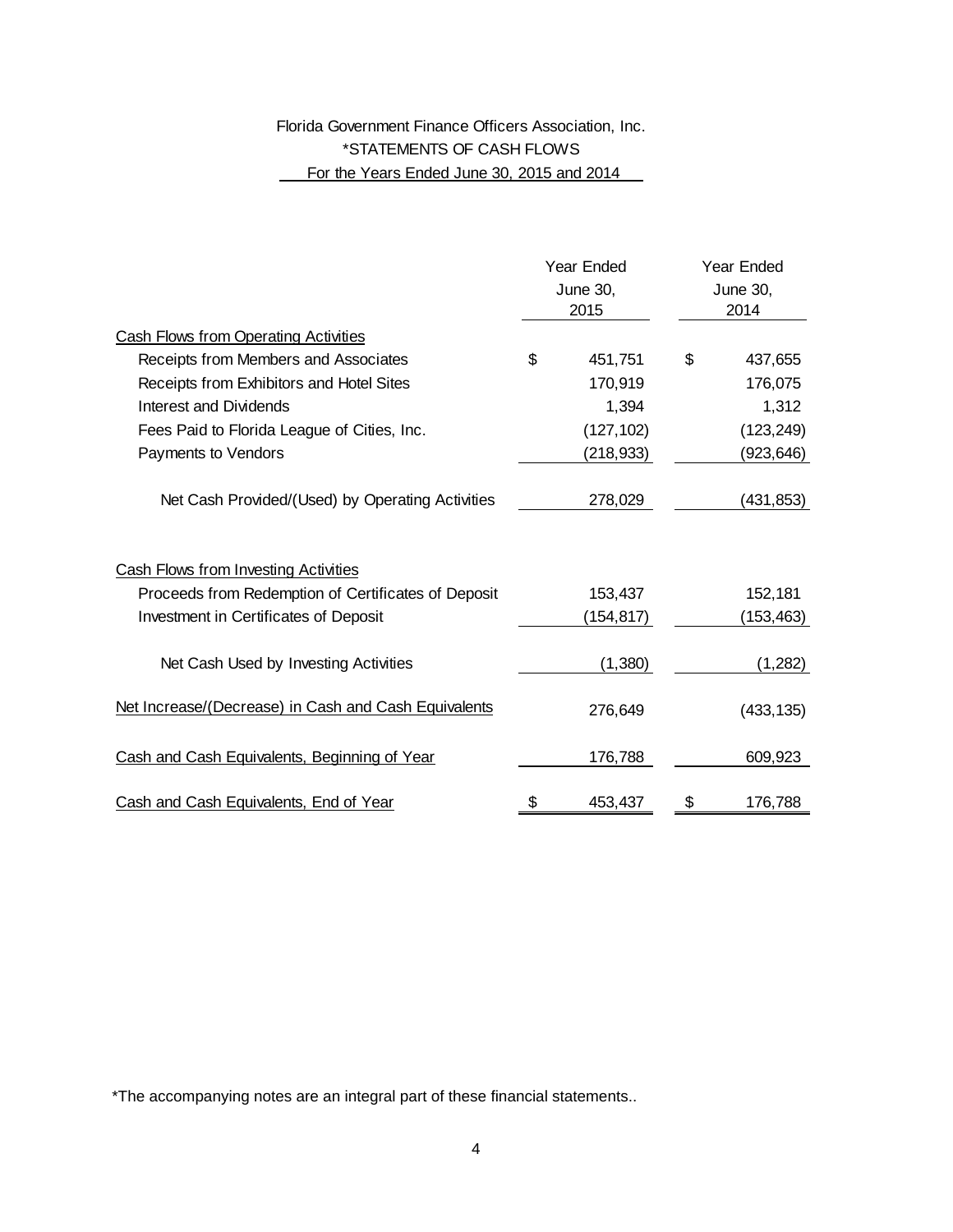# Florida Government Finance Officers Association, Inc. \*STATEMENTS OF CASH FLOWS For the Years Ended June 30, 2015 and 2014

|                                                  | Year Ended |                  | <b>Year Ended</b> |                  |  |
|--------------------------------------------------|------------|------------------|-------------------|------------------|--|
|                                                  |            | June 30,<br>2015 |                   | June 30,<br>2014 |  |
| Reconciliation of Decrease in Net Assets to      |            |                  |                   |                  |  |
| Net Cash Provided/(Used) by Operating Activities |            |                  |                   |                  |  |
| Decrease in Net Assets                           | \$         | (19, 840)        | \$                | (4,908)          |  |
| Adjustments to Reconcile Decrease in             |            |                  |                   |                  |  |
| Net Assets to Net Cash Provided/(Used) by        |            |                  |                   |                  |  |
| <b>Operating Activities:</b>                     |            |                  |                   |                  |  |
| Depreciation                                     |            | 490              |                   | 283              |  |
| (Increase)/Decrease in Accounts Receivable       |            | (72, 889)        |                   | 5,303            |  |
| Increase in Prepaid Expenses                     |            |                  |                   |                  |  |
| and Other Current Assets                         |            | (2, 445)         |                   | (3,087)          |  |
| Decrease in Deposits                             |            |                  |                   | 1,500            |  |
| Increase/(Decrease) in Accounts Payable          |            | 383,763          |                   | (414,694)        |  |
| Decrease in Deferred Revenues                    |            | (11,050)         |                   | (16, 250)        |  |
| Net Cash Provided/(Used) by Operating            |            |                  |                   |                  |  |
| <b>Activities</b>                                |            | 278,029          |                   | (431,853)        |  |

\*The accompanying notes are an integral part of these financial statements.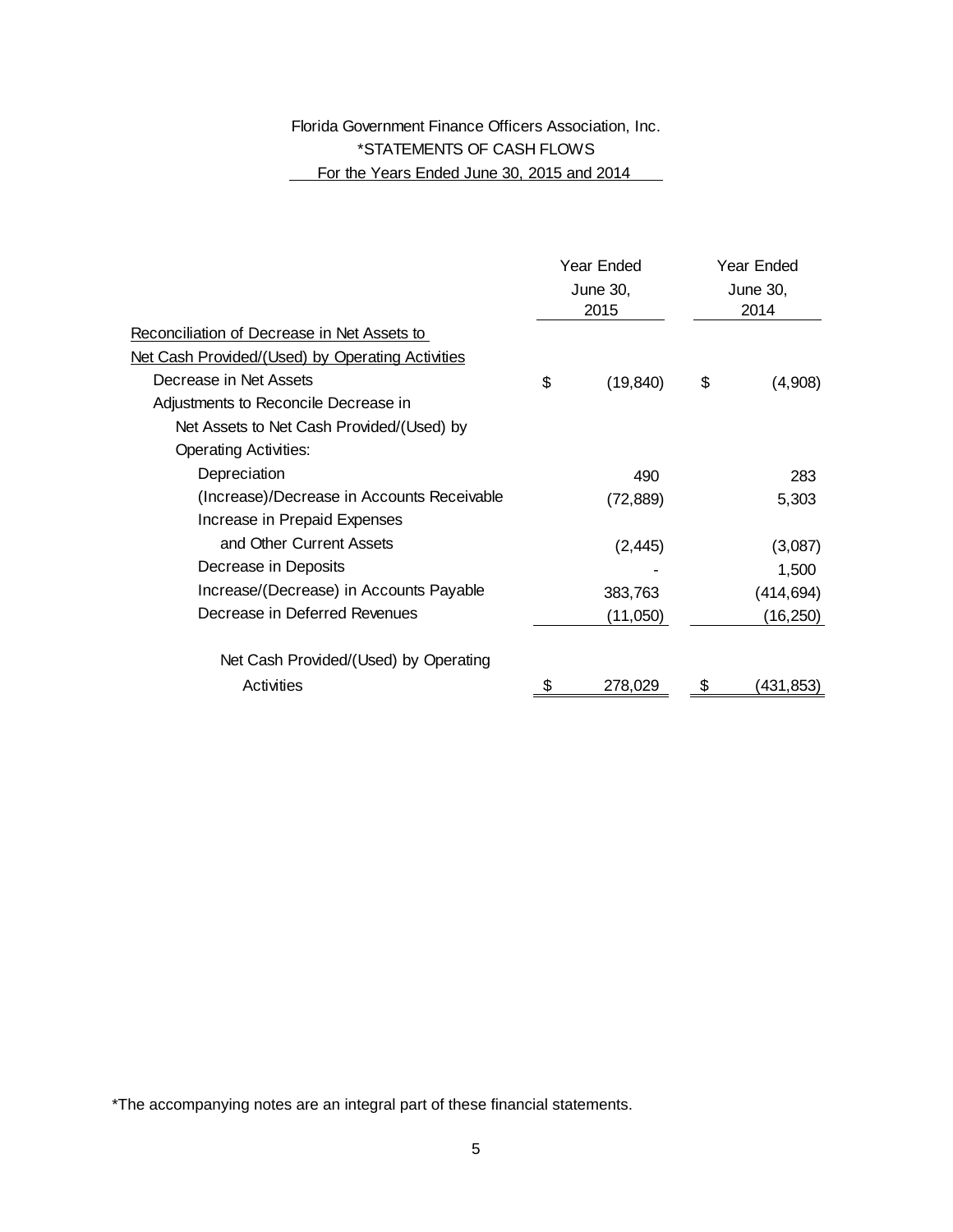## Florida Government Finance Officers Association, Inc. NOTES TO FINANCIAL STATEMENTS June 30, 2015 and 2014

### Note 1- Organization and Significant Accounting Policies

- A. The Florida Government Finance Officers Association, Inc. (Association) is an organization whose purpose is to promote the improvement of government financial administration in Florida.
- B. The preparation of financial statements in conformity with generally accepted accounting principles requires management to make estimates and assumptions that affect certain reported amounts and disclosures. Accordingly, actual results could differ from those estimates.
- C. Revenues and expenses are recorded on the accrual basis.
- D. The costs of providing various programs and other activities have been summarized on a functional basis in the statements of activities. Accordingly, certain costs have been allocated among the programs and supporting services benefited.
- E. The Association reports donor-restricted contributions whose restrictions are met in the same reporting period as unrestricted program revenue.
- F. The Association is exempt from federal income taxes under Section 501(c)(6) of the Internal Revenue Code except on net income derived from unrelated business activities. The Forms 990, *Return of Organization Exempt from Income Tax*, of the Association for years ending June 30, 2012, June 30, 2013, June 30, 2014 and June 30, 2015 are generally subject to examination by the IRS for three years after they were filed.
- G. The Association considers all highly liquid debt instruments purchased with a maturity of three months or less to be cash equivalents.
- H. The Association maintains a portion of its cash and cash equivalents in bank deposit accounts which, at times, may exceed federally insured limits. There were no deposits in excess of federally insured limits at June 30, 2015 and 2014. Additionally, approximately \$266,000 and \$126,000 were invested in a money market account at June 30, 2015 and 2014, respectively, which is not insured. The Association has not experienced any losses in such accounts and believes it is not exposed to any significant credit risk with respect to cash and cash equivalents.
- I. Equipment is recorded at cost. Depreciation is provided on the straight-line method over the estimated useful lives.
- J. Association policy established by the Board of Directors requires that net assets be maintained at a minimum level equal to twice the average monthly operating expenses for the prior three-year period.
- K. Management has evaluated subsequent events through December 17, 2015, the date the financial statements were available to be issued.